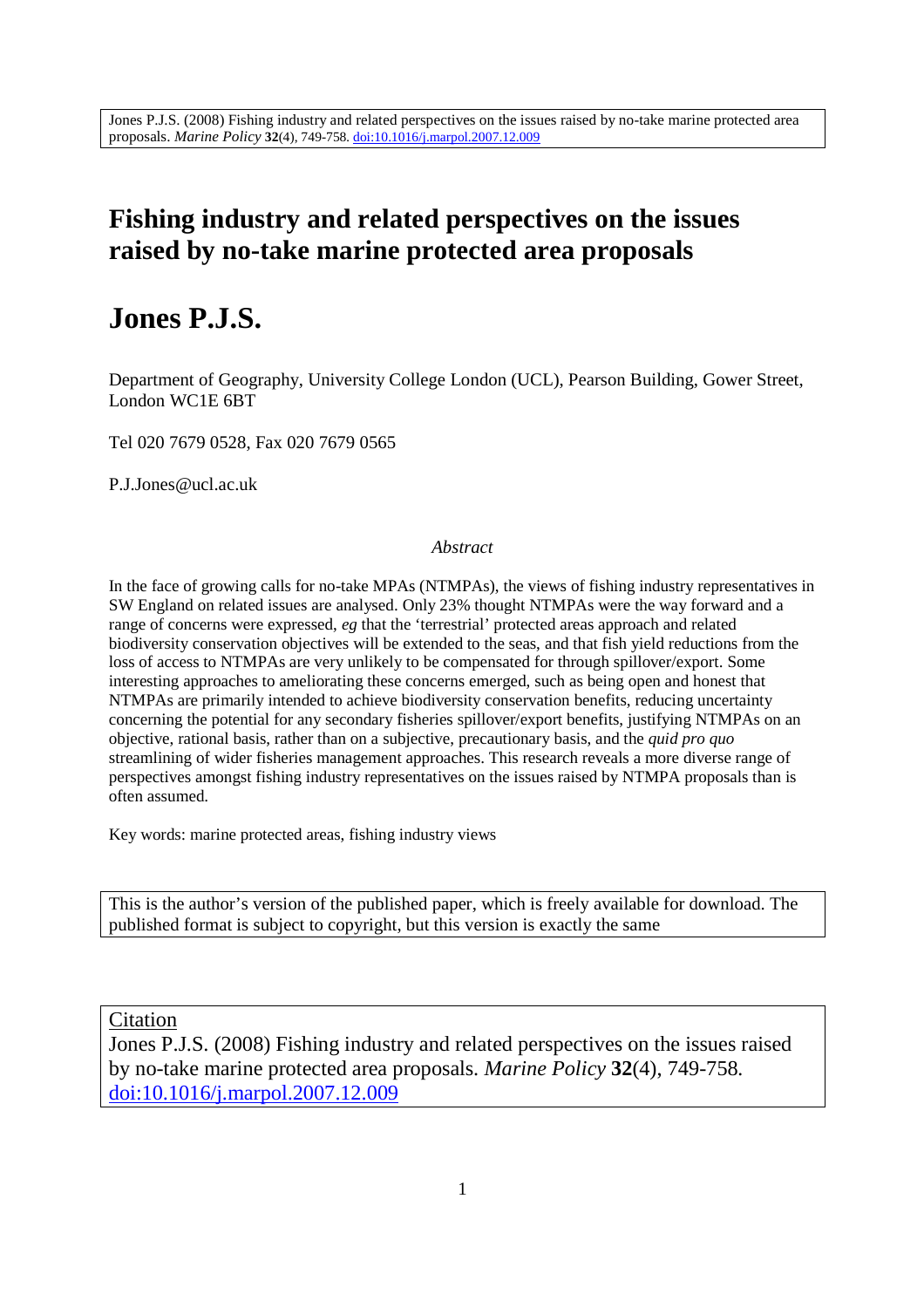#### **Introduction**

No-take marine protected areas (NTMPAs) can be defined as marine areas in which the extraction of living and non-living resources is permanently prohibited, except as necessary for monitoring or research to evaluate effectiveness [1]. There is a growing focus on the potential of NTMPAs to address concerns about declines in marine biodiversity and associated declines in the 'health' of marine ecosystems and fish stocks [2]. Many scientists argue that NTMPAs are a key way forward as a continued reliance on conventional fisheries management approaches (CFMAs), such as quotas and technical measures, will not address such concerns, whilst many other scientists argue that the continued improvement of CFMAs is the key way forward and that NTMPAs would be a distraction from this [3]. Meanwhile, the IUCN have recommended that 20-30% of each marine habitat should be designated as NTMPA by 2012 [4]. It has recently been estimated that only ~0.2% of the total marine area under national jurisdiction (<200nm) is NTMPA whilst ~1.5% is partially protected as 'multiple-use' MPA [5], so % targets such as that set by the IUCN are both ambitious and controversial [2, 3, 5, 6]. In the midst of NTMPA debates amongst fisheries scientists and marine ecologists, it is important to consider the perspectives amongst fishing industry representatives. Considerations of these perspectives are notably lacking in NTMPA debates, even though fishing is both the key cause of the concerns on which NTMPA calls are based and the main activity that such designations will exclude.

This paper aims to address this by analysing different perspectives, amongst fishing industry representatives in south-west England, on the issues raised by NTMPA proposals. The background behind calls for NTMPAs in the UK will be considered and the approach to gathering information on different perspectives on these calls described. The different perspectives will be analysed with a particular focus on whether NTMPAs are the way forward, their objectives, uncertainty concerning their benefits, issues related to them concerning the ecosystem approach and precautionary principle, the balance between their use and wider fisheries management approaches, and issues related to their enforcement. Some general conclusions will then be drawn from these analyses.

#### **Background**

At a UK level, MPAs are a relatively recent aspect of conservation policies. Prior to 1981 there were no statutory provisions for MPAs in the UK so there was a reliance on voluntary marine nature reserves. New legal provisions for statutory marine nature reserves in 1981 were weak and the government was less than enthusiastic in approving proposals for such designations; as a result only 3 statutory marine nature reserves were ever designated. The EC Habitats Directive (1992) and the UK Regulations (1994) to implement it were therefore enthusiastically welcomed by marine conservationists as they required the designation and protection of marine special areas of conservation to protect marine habitats & species [7]. Over 80 such designations are being implemented around the UK but these are multiple-use MPAs where activities that are compatible with the fulfilment of conservation objectives are provided for. There are growing concerns that fishing activities that are damaging marine conservation features, particularly demersal trawling on biogenic reefs, are being allowed. Only one NTMPA is currently officially designated: Lundy (in the Bristol Channel), with an area of  $3.2 \text{ km}^2$ , which is equivalent to 0.002% of the area of the UK's territorial waters (inside 12nm).

The forthcoming Marine Bill<sup>1</sup> is regarded by UK marine conservationists as a very important opportunity to provide for the recovery and conservation of marine ecosystems. The proposals for the Bill include

<sup>&</sup>lt;sup>1</sup> For further information on the Marine Bill see www.defra.gov.uk/environment/water/marine/uk/policy/marinebill/index.htm and Jones [2006].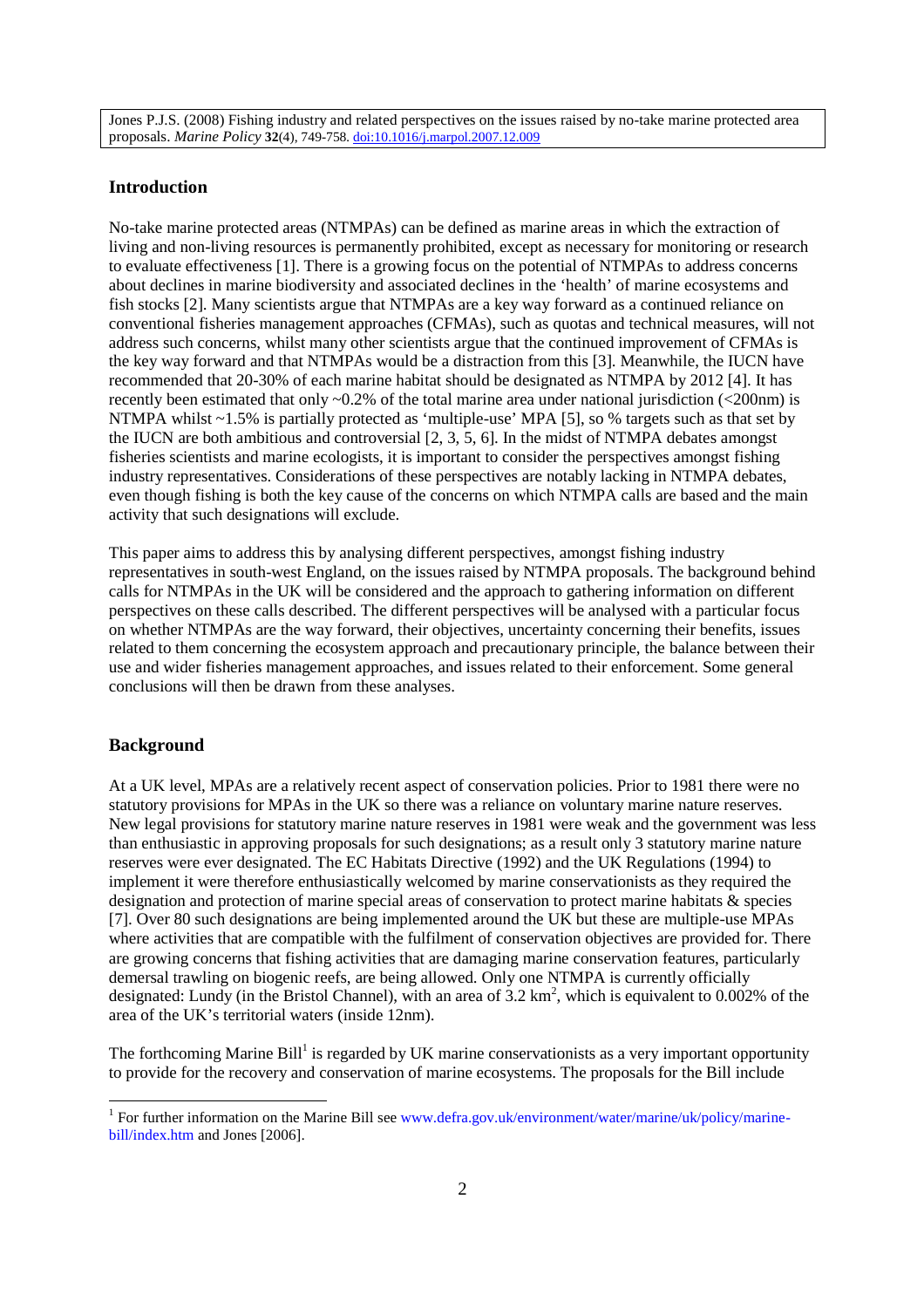creating a strategic marine spatial planning system, strengthening fisheries and environmental management arrangements, and introducing new tools to conserve marine wildlife, particularly 'flexible, objective-based marine conservation zones'. Environmental campaign groups are arguing that the Marine Bill will be a failure if it does not provide for the designation of an ecologically coherent network of NTMPAs and Greenpeace, in particular, are campaigning for a network of NTMPAs in the North Sea, covering 40% of the total area<sup>2</sup>.

Calls for NTMPAs are not confined to campaigners: they are also coming from the UK scientific community. The Royal Commission on Environmental Pollution 2004 report 'Turning the Tide' [8] concluded that "it is clear that the complexity of marine ecosystems is being reduced [by fishing impacts], and with the change from complex food webs to simple food webs, resilience in the marine ecosystem is also being lost" (para. 5.36). Accordingly, it recommended that the UK Government should designate 30% of the UK's fisheries zone (out to 200 nm) as NTMPAs, forming an ecologically coherent network and providing for the recovery of marine ecosystems and fish stocks.

In response to this report, Ben Bradshaw, the then Minister for Fisheries & Nature Conservation, commented that the RCEP report "highlights what is probably the second biggest environmental challenge the world faces after climate change". He argued, however, that it would be premature to implement the RCEP recommendations as "we need to give time for the radical measures that we have already taken to have an impact before moving to possibly more radical measures."<sup>3</sup> The official government response to this report further argued that whilst multiple-use MPAs have a role, including partial/seasonal fishing closures, it is uncertain about the scientific basis of the RCEP recommendation for NTMPAs [9]. It is therefore highly debatable whether the government will heed the calls for NTMPAs in its forthcoming Marine Bill [10]. However, NTMPAs remain on the agenda and are likely to feature prominently in Marine Bill debates, despite the government's reservations.

As well as the calls for NTMPAs by campaigners and scientists, the government's own former nature conservation agency has also called for NTMPAs. English Nature's Maritime Strategy (2005<sup>4</sup>) included the objective of fully protecting 20-30% of each marine habitat type from all extractive and disturbing activities, as a key aspect of its proposals to restore marine ecosystems and conserve marine biodiversity. The new integrated agency, Natural England, has a marine campaign<sup>5</sup> and their 'Strategic Direction' for 2006-2009<sup>6</sup> includes the aim 'to conserve, recover and enhance the marine environment' and the target to establish a coherent network of MPAs under the Marine Act by 2012. However, the extent to which these will be no-take is highly uncertain, Natural England's policy on MPAs $^7$  only recognising NTMPAs as being essential for monitoring, benchmarking and research control objectives. Though the MPA policy recognises the need for marine ecosystem/biodiversity recovery and precaution in the face of uncertainty, it does not explicitly recognise the role of NTMPAs in fulfilling these needs.

There is also the *Finding Sanctuary* partnership project<sup>8</sup> that aims to create a network of MPAs around South-West England, including 'high protection zones'. However, this initiative does not have any statutory powers or obligations related to it, though its partners include Natural England, who have and may be granted further MPA powers under the Marine Bill. At this stage, the aim is intended to be

<sup>&</sup>lt;sup>2</sup> For further information on these campaigns see www.wcl.org.uk/marine\_campaign.htm,

www.marinereservesnow.org.uk/ and www.greenpeace.org.uk/oceans

<sup>&</sup>lt;sup>3</sup> From BBC interview on the launch of the RCEP report (news.bbc.co.uk/1/hi/sci/tech/4072503.stm)

www.english-nature.org.uk/science/coasts\_and\_seas/default.asp

<sup>5</sup> www.naturalengland.org.uk/campaigns/marine/default.htm

<sup>6</sup> www.naturalengland.org.uk/pdf/about/Natural\_England\_Strategic\_Direction.pdf

<sup>7</sup> www.naturalengland.org.uk/about/board/dec07/121207-NEBPU0807-MarineProtectedAreas.pdf

<sup>8</sup> www.finding-sanctuary.org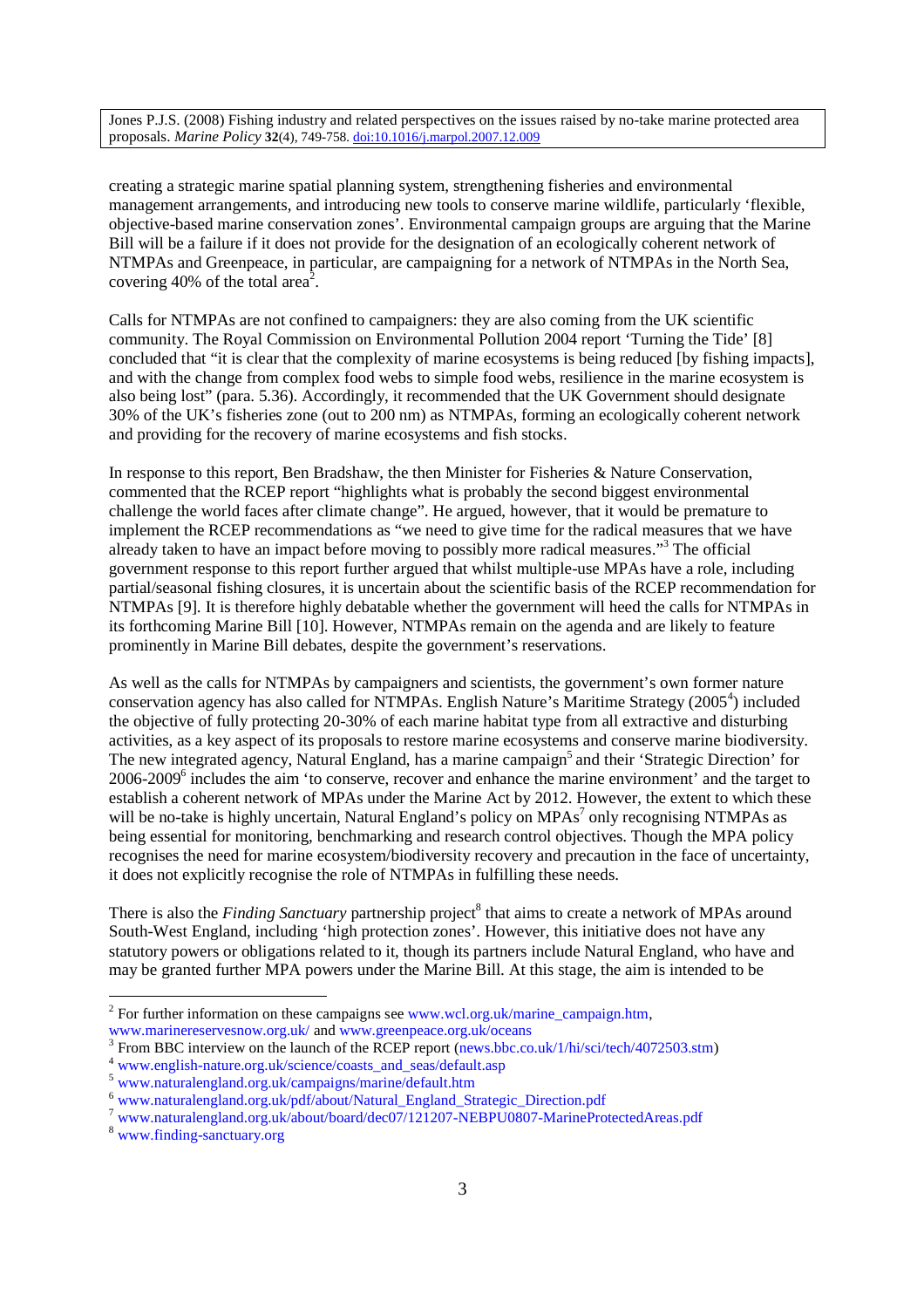fulfilled primarily through consensus-building amongst relevant stakeholders, including fishermen. There are also calls for NTMPAs from within the fishing industry itself, the Cornish and South Western Fish Producers Organisations having produced the *No Take Zones* video in 1999, in which it is argued that such designations offer some hope for the long term improvement of fish stocks.

Against this background, it is hardly surprising that fishermen and their representatives are aware that NTMPAs are 'on the agenda' and some are increasingly concerned that NTMPAs will be imposed on them, threatening their economic sustainability and 'way of life'.

## **Methodology**

Whilst debates on NTMPAs are raging in policy and scientific circles, the views of the fishing industry are often neglected. This study is intended to provide an insight into the different perspectives amongst fishing industry representatives on the issues raised by NTMPA proposals in South-West England. It is intended that this will help provide for a better understanding of the factors behind fishing industry views in such debates and help promote their fuller participation. These issues were explored through a completely independent research project<sup>9</sup> involving a programme of 51 semi-structured interviews over May-October 2005 with 57 fishing industry representatives (some interviews involved 2 or, on one occasion, 4 fishermen) in South-West England (West Dorset, Devon & Cornwall). Interviews were conducted with 15 inshore fishermen (inside 6nm therefore managed under domestic legislation by DEFRA and the Sea Fisheries Committees) and 16 offshore fishermen (outside 6nm therefore managed under the Common Fisheries Policy by the European Commission). Both static and towed, demersal and pelagic sector fishermen were interviewed. Interviews were also conducted with seven representatives of fisheries related organisations such as fishermen's associations, auctioneers/suppliers ('trawler agents'), five representatives of the co-operatives that manage quota under the CFP on behalf of fishermen ('producer organisations') and eight enforcement officers from the Sea Fisheries Committees and DEFRA. It is important to note that these categorisations are quite 'fuzzy' in that interviewees often had more than one affiliation, *eg* producer organisation chairs who were active inshore/offshore fishermen, fishermen who were members of a Sea Fisheries Committee and had official positions in a fishermen's association, etc. For this reason, these categorisations are only employed in relation to the firstly reported question. For subsequent issues, these categorisations will not routinely be employed, in order to avoid misleading conclusions.

The interviews were taped and a report produced for each that was sent to the relevant interviewee(s) for confirmation that their views had been captured correctly. The quotes in the subsequent discussions are from these reports, rather than being completely *verbatim* quotes. The discussions during the interviews revolved around various themes and the interview findings were analysed on a qualitative basis using these themes. Apart from basic descriptive statistics, quantitative analyses were not employed as the interview findings represent qualitative information rather than 'data'. Percentages and numbers of interviewees (latter in brackets) are given in relation to the total number of interviewees that discussed a given issue, rather than necessarily as a percentage of the total number of interviewees. Due to rounding up/down errors, the percentages may not total to 100. The interview findings are reported in an anonymous manner. The results of this study are presented in full in the Research Report [11] that can be downloaded on line, but the key points are reported and discussed as follows.

<sup>9</sup> Costs related to the interviews were covered by a Sabbatical Research Grant from the Faculty of Social & Historical Sciences, UCL. All the interviews were conducted and analysed by the author.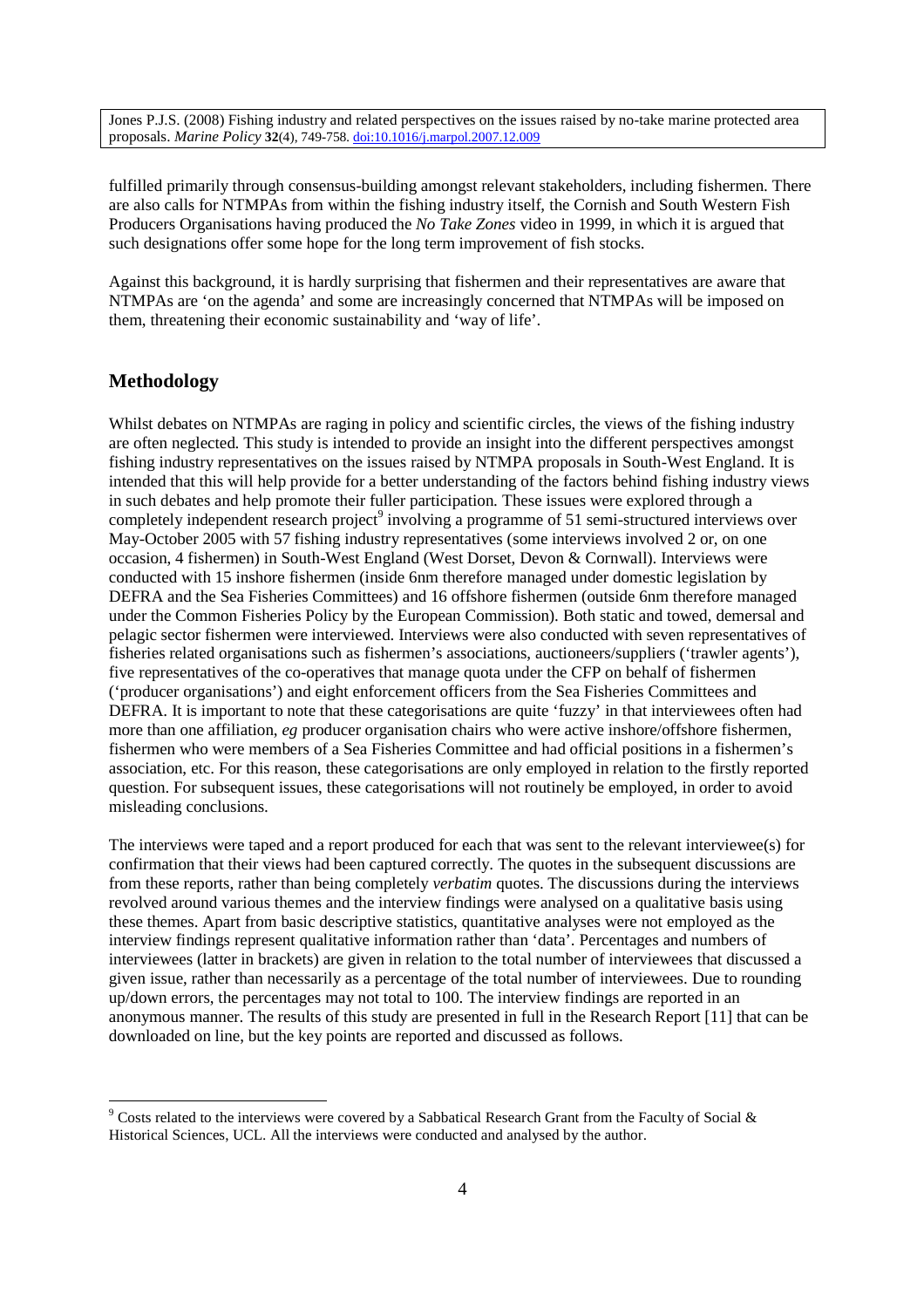#### **Results/discussion**

#### *Are NTMPAs the way forward?*

This key question was the last to be asked but it is reported first here as it forms an important basis for subsequent discussions. The distribution of views on this question is shown in Table 2. Overall, 23% (13) of the interviewees considered NTMPAs to be the way forward, but only 16% (6) of actual fishermen stated such support. There was a stark contrast between the views of the enforcers and the producer organisations in that whilst none of the interviewees from enforcement institutions thought NTMPAs were the way forward, 80% (4) of the interviewees from the producer organisations thought they were. A relatively large proportion (43% (3)) of the fishing industry representatives also saw NTMPAs as the way forward. It could be argued that the producer organisation and industry representatives are taking a more politically strategic perspective, recognising that it is better to constructively engage in NTMPA debates than to be excluded from them, whilst the enforcers are taking a more pragmatic but reluctant perspective from the point-of-view of people who would have to enforce NTMPAs.

|                        | N <sub>0</sub> | Yes         | Total |
|------------------------|----------------|-------------|-------|
| Inshore                | 73% (11)       | $27\%$ (4)  | 15    |
| Offshore               | 91% (20)       | $9\% (2)$   | 22    |
| Representatives        | 57% (4)        | 43% (3)     |       |
| Producer Organisations | $20\%$ (1)     | 80% (4)     |       |
| Enforcers              | 100% (8)       | $0\%$ (0)   |       |
| <b>Overall</b>         | 77% (44)       | $23\%$ (13) | 57    |

**Table 1 Different views on the question 'Are NTMPAs the way forward?'**

The discussions that led to this question and underlie the answers revolved, amongst others, around five inter-related themes, on which the subsequent reporting and discussions of results will be based:-

- the objectives of NTMPAs;
- uncertainty concerning potential NTMPA benefits;
- the ecosystem approach and precautionary principle;
- balance between the use of wider fisheries management approaches and NTMPAs;
- enforcement issues

#### *The objectives of NTMPAs*

Fishermen in the UK, as in most of the world, have enjoyed the rights to fish the total sea area, with the exception of safety, security, etc exclusion zones, provided stocks are present and it is technically and economically feasible to exploit them. Conservation measures are imposed, such as quotas on certain species, partial/seasonal closures, licensed access and various technical restrictions. However, all these measures are aimed at *fisheries conservation objectives* and other than these, the basic presumption has been that all areas can be fished, under the legal and customary principle of 'the freedom of the seas'. This presumption is now being undermined by increasing calls for NTMPAs, in which all fishing is banned, primarily in order to achieve *marine biodiversity conservation objectives*. These calls arguably reflect a shift from a purely resource conservation focused view of the sea to a more ecocentric and preservationist influenced view, representing an extension of societal and scientific concerns to our seas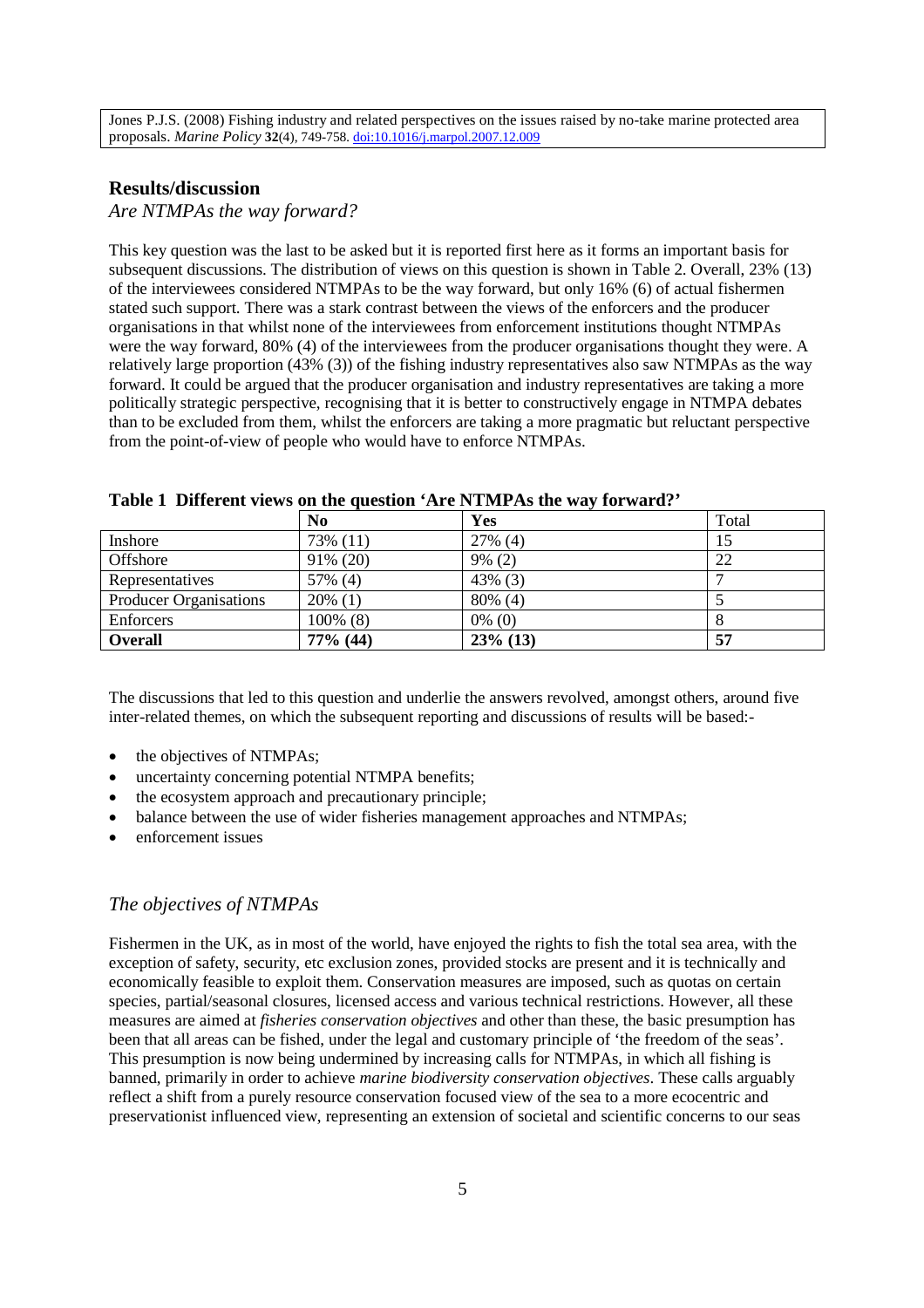[3]. However, there is no doubt that these calls raise many issues from the fishing industry's perspective as they represent a fundamental challenge, through the introduction of marine biodiversity conservation objectives, to marine access and exploitation decision-making processes.

Some interviewees explicitly recognised this, one stating that '*the seas are for fishing and for fishermen to fish, so why have nature conservation objective*?', whilst another argued, in a similar vein, that '*the sea is the fishermen's heritage, that's all we've got and you can't take it away*'. Overall, 36% (16) argued that neither biodiversity nor fisheries conservation objectives are a valid justification for NTMPAs, mainly because the former are not applicable to the seas, as '*nobody is there to appreciate it*' and *'the seas are so dynamic I don't see that this nature conservation approach is* valid', whilst the latter are unlikely to be delivered, whilst 36% (16) considered that both objectives are equally valid, though often with reservations. The latter perspective is interesting in that it is consistent with the argument that NTMPAs represent a 'win-win' solution, in that they can confer benefits for both marine biodiversity and fisheries conservation [12, 13]. However, 20% (9) of the interviewees argued that NTMPAs should be primarily focused on biodiversity conservation objectives and that NTMPA advocates should not try and mis-sell them on the basis of their potential fisheries benefits:-

'*I think that having primary biodiversity objectives would be the most practical, clear and honest approach. Whilst they might have coincidental fisheries benefits, they should not be sold on this basis as the potential benefits are too uncertain, as fishermen know well, so whilst win-win is a nice ideal, I do not think it is appropriate in reality'*

This perspective is consistent with the argument that it should not be necessary to 'sell' the resource management benefits of NTMPAs [2], though the argument above is on pragmatic rather than ethical grounds. It is also consistent with growing recognition of the risks of over-selling the potential fishery yield benefits of NTMPAs [14]. Only 7% (3) considered that NTMPAs should be primarily focused on fisheries objectives as '*the argument that NTMPAs will provide a good breeding and nursery ground for fish is convincing… I am very resistant to the idea of nature conservation through NTMPAs as I don't want to see what they can do on land to close areas, because a few grasshoppers and a worm are found on it, extended to the sea.'* This message is similar to that from the quotes of those who think neither objectives are valid, in that they convey that many fishing industry representatives feel a sense of proprietorship, if not ownership, over the seas they fish and are very resistant to the extension to the marine environment of the 'terrestrial' protected areas approach and related biodiversity conservation objectives, though many others can see the validity of such objectives.

#### *Uncertainty concerning potential NTMPA benefits*

One of the arguments put forward by NTMPA advocates is that the fishing industry will gain through the spillover of adults and the export of propagules as the age and density of fish within NTMPAs increases [15, 16]. Some critics of NTMPAs, however, argue that fish yield reductions from the loss of access to NTMPAs are very unlikely to be compensated for through such spillover and export [17, 18], a view supported by the finding that such benefits did not, in any of the North Atlantic MPAs studied, compensate for loss of fishing area [19]. The majority (71% (27)) of interviewees agreed with the latter perspective, mainly on the basis that fish stocks around south-west England are too diverse, mixed and migratory for such benefits to flow, that benefits for spawning grounds can be achieved through partial/seasonal closures and that effort displacement will more than cancel out any such benefits (see later discussion). 11% (4) considered that such benefits are likely enough to flow to warrant trialling NTMPAs, whilst 18% (7) were already convinced such benefits will flow. All such convinced interviewees also stated that they considered NTMPAs to be the way forward. This indicates that reducing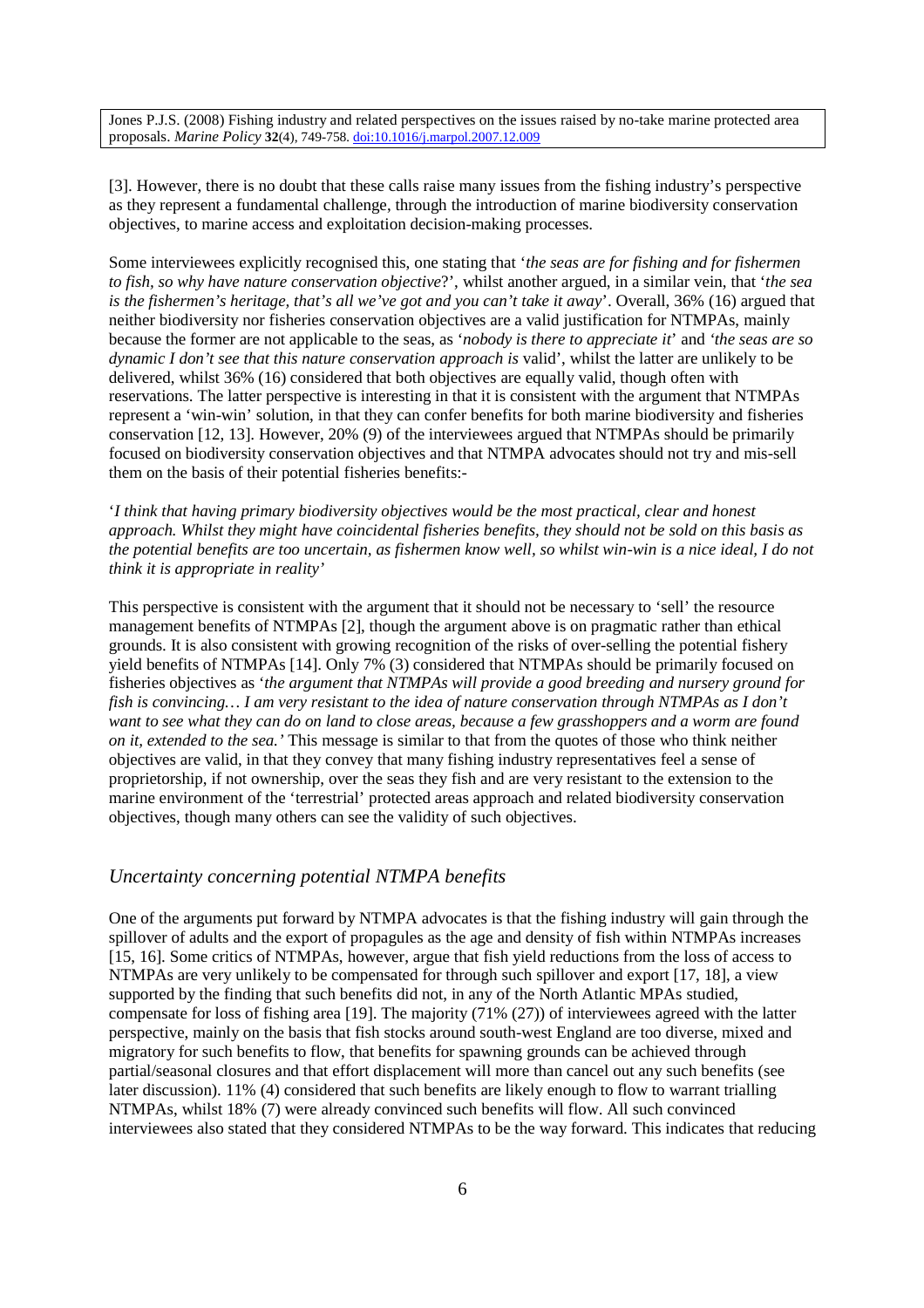uncertainty concerning the potential for spillover/export benefits could be a key to overcoming resistance to NTMPAs if they are, as is discussed above, to be pursued on the basis of fisheries conservation objectives.

It has been argued that resistance to NTMPAs might be overcome by fishermen learning through the experiences of their counterparts in other countries, who have become supporters of such designations by witnessing, first-hand, their spillover/export benefits [20]. The majority (83% (19)) of interviewees, however, rejected this argument on the grounds that the demographic, political, ecological, etc differences between the fisheries around SW England and those around other countries, *eg* New Zealand, mean that such reported benefits are not transferable to SW England.

#### *The ecosystem approach and precautionary principle*

Discussions on this theme were focused on interviewees' views on the ecosystem approach and the precautionary principle, as these are key elements of the forthcoming Marine Bill [10] and are often used to support arguments for NTMPAs [13]. 38% (9) were critical of the ecosystem approach on the grounds that '*the seas are too complex to understand so I don't see that we can take an ecosystem approach, as we cannot understand the consequences of our interventions'*, and that this approach, in combination with the precautionary principle, *'could just be the means by which they finish off the UK fishing industry*.' 21% (5) were very cautious about the precautionary principle on the grounds that '*we must balance the need for precaution with the consequences of taking precautionary measures*' and '*NTMPAs should be used with precaution and certainly not as a means of implementing the precautionary principle*'. 17% (4) were in favour of the ecosystem approach on the grounds that '*we do generally need to be more strategic in the way we manage our impacts on marine ecosystems*' whilst just 8% (2) supported the precautionary principle: '*give it the benefit of the doubt*.'

21% (5) argued that as fish mortality from fishermen is being managed, then seal mortality should also be managed through culls, as part of the ecosystem approach, because seals are 'pests' that take an increasing proportion of stocks and to not manage them would be discriminatory, recognising that both fishermen and seals are top predators in marine ecosystems. 13% (3) argued against this view on the grounds that seals represent a very small effort compared to fishermen and '*nature has always looked after itself*.' This is a long standing debate and recent research [21] is inconclusive on whether increasing seal numbers in the North Sea might limit the ability of fish stocks to recover. The calls for seal culls as part of the ecosystem approach are consistent with the arguments put forward in Norway and reported by Corkeron [22]. He argues that a key principle behind ecosystem based fisheries management is that sustaining ecosystem structure and function supersedes maximising fisheries yield, and that culls justified on the basis of the ecosystem approach would invert this principle, therefore "science will have been applied poorly to policy, the tangential will have become mainstream, and ecosystem based fishery management could fail before it has been implemented internationally." Many marine conservationists in the UK would agree with this argument. Yaffee's [23] analysis of the three faces of ecosystem management would see such calls as being consistent with a more resource-use focused conceptualisation of the ecosystem approach, rather than an inversion of it, and that less dogmatic debates related to such calls can pave the way for a more landscape focused conceptualisation of marine ecosystems.

Another conceptualisation of the ecosystem approach amongst some interviewees was revealed by their arguments that fishing stocks and grounds is necessary to avoid them 'stagnating' and becoming infested by 'vermin' like starfish and anemones. This is consistent with the view, discussed above, that fishermen are an integral part of the ecosystem. 50% (12) argued that demersal trawling is necessary to avoid the stagnation of grounds: '*fishermen are like the farmers of the sea in that they turn the ground over, thin the*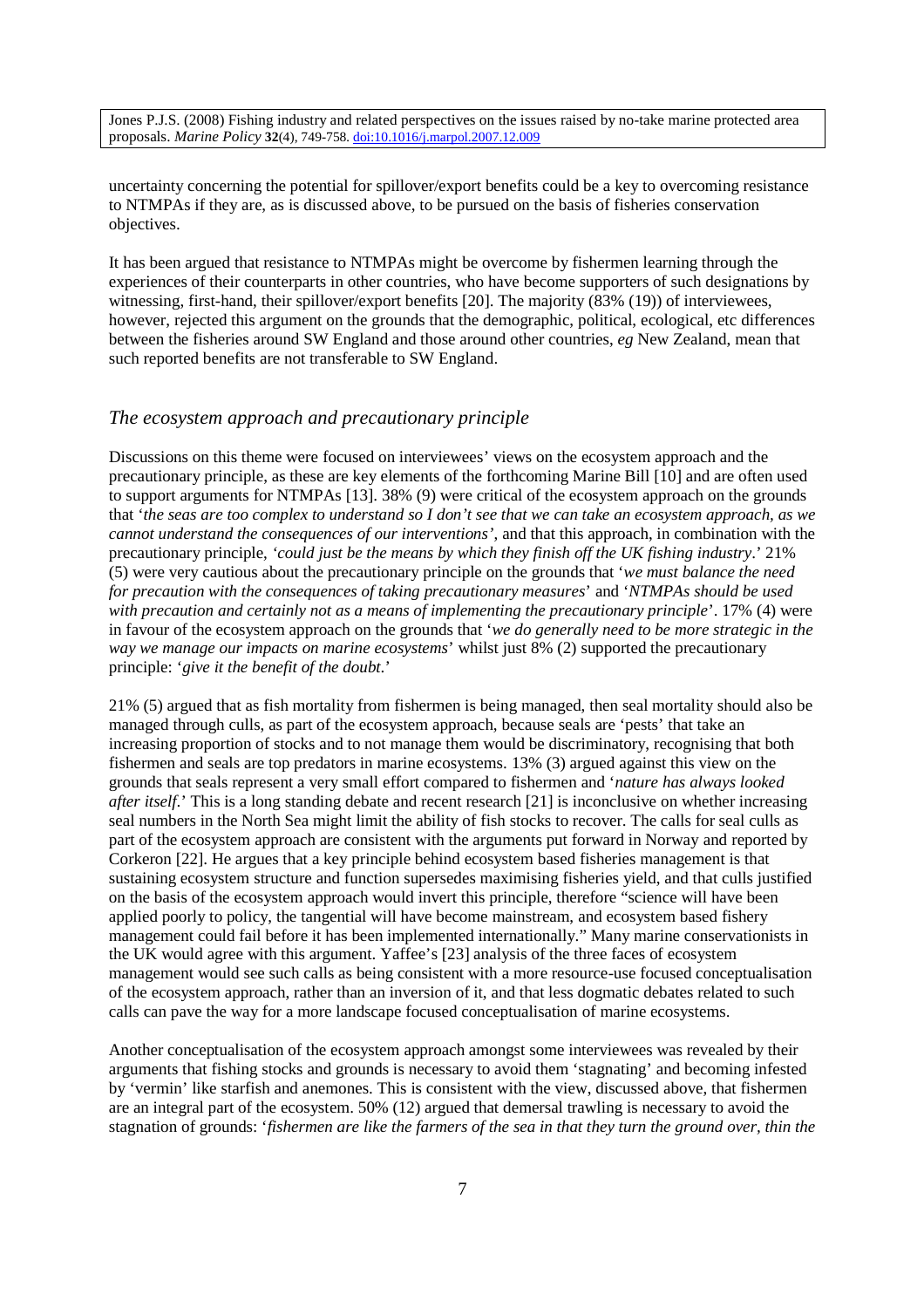*stocks and help maintain productivity*', whilst 38% (9) considered that such arguments are a reflection of the increasing defensiveness of fishermen, an attempt to justify what they do, and that the constant efforts of demersal trawlers to edge into 'virgin' grounds undermine such arguments. 8% (4) argued that it is good to thin stocks to boost their productivity and prevent them becoming diseased and senile, an argument that is in keeping with density-dependent factors that form the basis of population and fisheries ecology, but that it is not necessary to dredge grounds.

Again, this comes down to how the ecosystem approach is conceptualised, marine ecologists arguing that fishing leads to reductions in species, habitat and functional diversity through habitat homogenization [24, 25]. However, the interviews revealed that some fishermen see non-target species as 'vermin' and grounds where biodiversity has increased through a lack of fishing as 'stagnant', leading to reduced fisheries productivity. This view is supported by evaluations of the 'Plaice Box' partial closure in the south-eastern North Sea, which reveal that non-target species richness increased whilst plaice abundance decreased [26]. One of the interviewees specifically referred to this case as supporting his argument that NTMPAs actually deplete stocks through stagnation, though the fisheries scientists consider this case to be inconclusive.

There is widespread agreement that fishing modifies habitats but the key question is whether such modification is seen as a positive or negative impact: '*[a fisheries scientist] has argued with me that areas impacted by scallop dredgers simply support different communities and are modified rather than damaged. We accept semi-natural,* ie *modified, terrestrial habitats such as meadows, so why not accept the value of modified marine habitats?*' Many fishermen see the impacts of fishing as positive, as they prevent stagnation, whilst many ecologists see them as negative, as they lead to biodiversity losses through habitat homogenization, a view shared by some fishermen: '*[beam trawling fishermen] often say they have cleaned such [rocky] grounds up, but I argue to them that they have actually turned them into ecological deserts.*' By contrast, modifying terrestrial habitats through less intensive farming tends to lead to biodiversity gains through increases in habitat heterogeneity. Where farmers more intensively modify the land, leading to biodiversity losses, this is seen as positive from a food resource production perspective, but if fishermen are like the 'farmers of the sea' it could be argued that they, like farmers, must accept that some areas must be 'set aside' to address concerns from ecocentric and preservationist perspectives, as part of the ecosystem approach.

This argument aside, the calls of some interviewees for seal culls to control 'pests' and fishing to prevent 'stagnation' represent a particular construction amongst some of the interviewees of the ecosystem approach, though whether this construction is consistent with that emerging from the Marine Bill remains to be seen. Similarly, many interviewees are very cautious about the precautionary principle due to its potential to adversely affect the industry if it is interpreted too stringently in favour of environmental protection, but it remains to be seen how this principle will actually be interpreted in decisions taken through the policy framework emerging from the Marine Bill. It is, however, interesting to note that the UK Government is piloting an ecosystem approach to managing fisheries through a project around southwest England<sup>10</sup>, during which many of the issues addressed in this section are likely to emerge.

A related issue that was discussed by 25% (13) of the interviewees was the need for a rational, objective approach to justify NTMPAs, as opposed to justifying them for subjective reasons, such as promoting 'ecosystem health', and on a precautionary basis: '*we need analytical, science-based decisions, not precautionary ones*'; '*we need to start with demonstrating that there is a need for improved management*

<sup>&</sup>lt;sup>10</sup> DEFRA Science and Research: Ecosystem Approach to Fisheries (MF1001) http://www2.defra.gov.uk/research/project\_data/More.asp?I=MF1001&M=KWS&V=ecosystem+approach&SUBM IT1=Search&SCOPE=0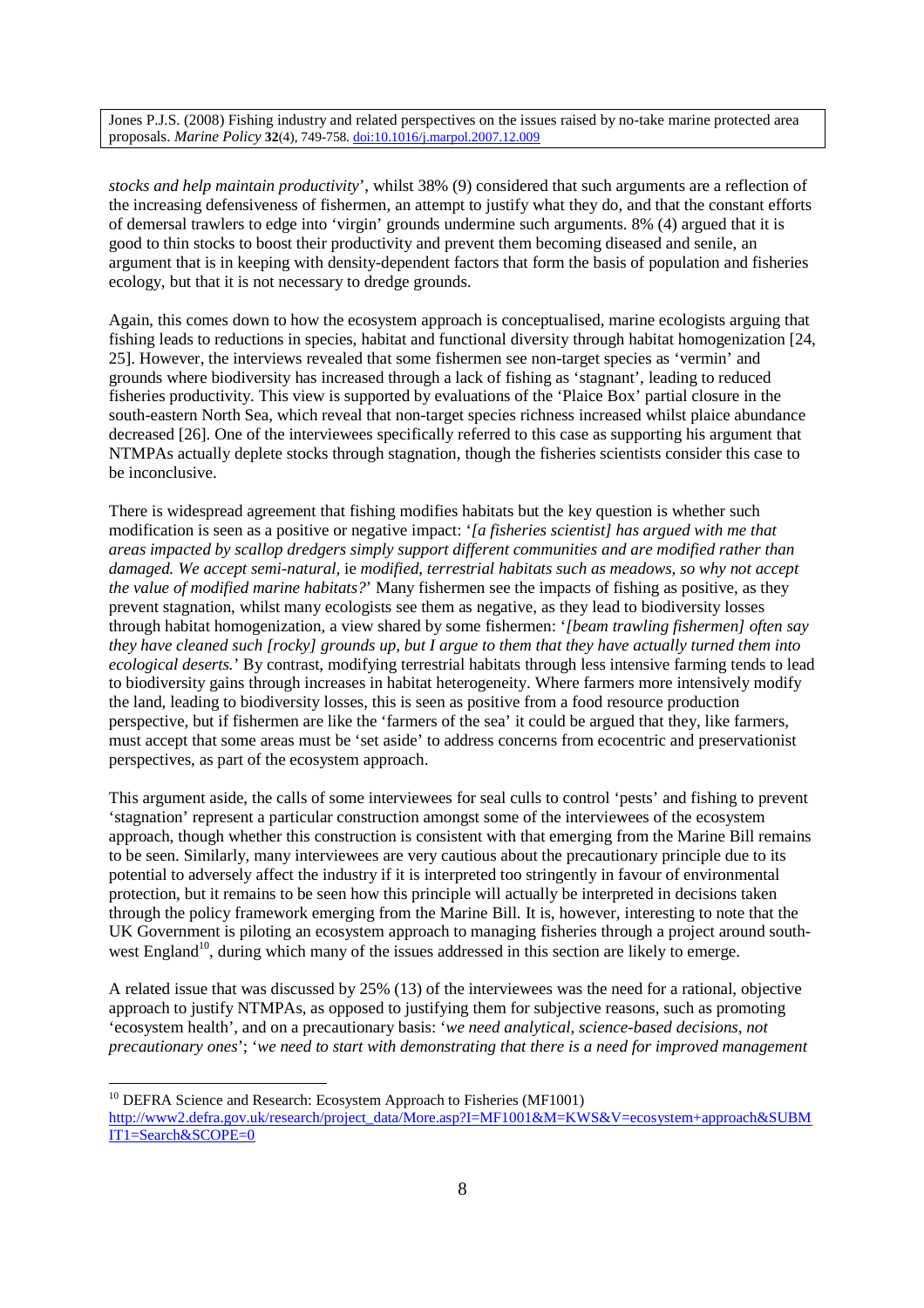*and that NTMPAs can address this need. English Nature seems to take decisions on the basis of principles rather than examination of the facts and risks*.' One interviewee quoted Patrick Moore, one of the co-founders of Greenpeace who is now a critic of the environmental movement: '*the green lobby lobby, in campaigning for NTMPAs, has "abandoned science and logic in favour of emotion and sensationalism"*'. The UK Government also favours an objective approach, as a government spokesman stated, at the launch of the Marine Bill White Paper, that marine conservation zones could be permanently closed to all activities where this can be objectively justified on a 'fit for purpose' basis, but it remains to be seen what the burden of proof will be for NTMPA proposers in this respect. The RCEP Report [8] recommended a reversal of the burden of proof, in that the fishing industry should have to prove that the impacts of a particular fishing practice in a particular area will not harm the long-term sustainability of marine ecosystems. The requirement to objectively justify NTMPA proposals clearly contradicts this recommendation.

Given that NTMPAs are often called for in keeping with the precautionary principle, including as an insurance against uncertainty [13], objectively justifying such proposals could be a major hurdle for marine conservationists, particularly given that our understanding of marine ecosystems is relatively poor and the related challenges of establishing cause-effect relationships [27]. One of the strengths of NTMPAs has been argued to be their simplicity, in that "no evidence of damage or danger to particular species or habitats is required; all marine life is protected on principle" [28]. Arguments for the need to objectively justify NTMPA proposals clearly challenge arguments for NTMPAs based on principles and precaution.

#### *Balance between use of wider fisheries management approaches and NTMPAs*

48% (25) of the interviewees considered that improving wider fisheries management approaches (WFMAs) was the way forward, rather than designating NTMPAs, which only 25% considered to be the way forward. This perspective is consistent with the arguments put forward by many fisheries scientists, as reviewed by Jones [3]. Many ways to improve WFMAs were discussed by the interviewees, including better and more consistent enforcement throughout Europe, restricting the more damaging and intensive forms of fishing, reducing wider effort, reducing bycatch, banning discards and introducing 'real time' closures. It is worth noting that there are ongoing initiatives to achieve many of these improvements, including initiatives led by the UK fishing industry to reduce bycatch through gear modifications and introduce 'real time' closures.

NTMPA advocates, however, argue that such WFMAs have their limitations and that NTMPAs have the potential to fulfil objectives that WFMAs cannot deliver, therefore we need to both improve WFMAs and designate NTMPAs, as these approaches are complementary [29]. Interestingly, this argument is focused on the delivery of fisheries benefits, but Roberts et al. [29] also argue that WFMAs cannot fully deliver marine biodiversity conservation objectives, therefore NTMPAs are essential to achieve such objectives, as does Jones [3]. This relates to the previous discussion on resistance to the extension of such objectives to the marine environment, but it is clear that many interviewees think the improvement of WFMAs is the way forward, rather than designating NTMPAs, as do many fisheries scientists.

One specific fisheries management approach that was discussed by 67% (35) of the interviewees was the use of partial/seasonal closed areas to protect spawning/nursery grounds: 'boxes' in CFP parlance. Of these, 86% (30) supported such closures as they achieve fisheries conservation objectives whilst allowing such areas to be harvested, with some also pointing out that certain biodiversity conservation objectives can be achieved by such designations [26]. Many discussed the Trevose Box off the north Cornwall coast, which is closed under the CFP to vessels over 10m for three months a year (January-March). This was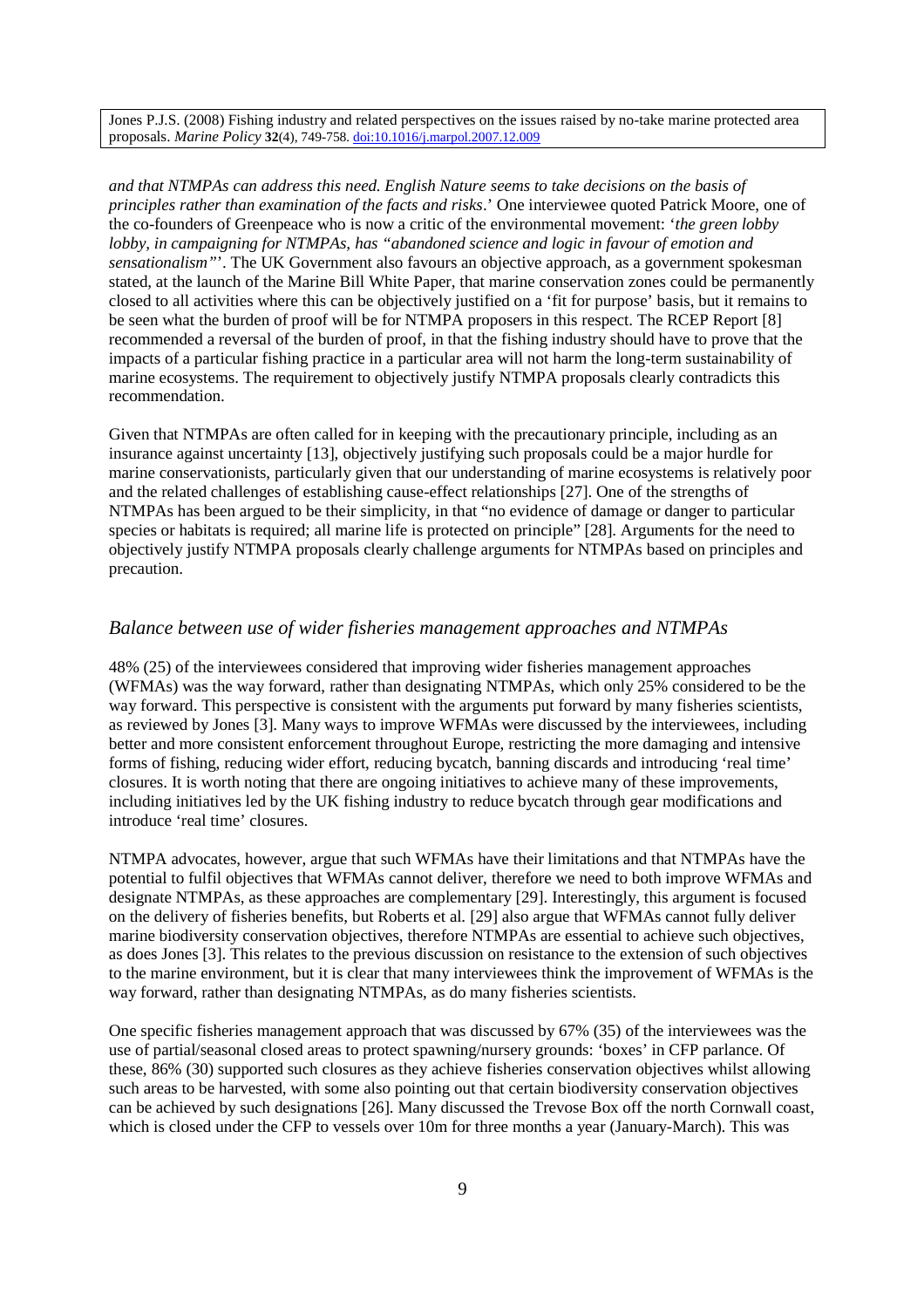proposed and supported by the fishing industry to protect spawning grounds, particularly of cod. The closure was undermined by the derogation allowing Belgian beam trawlers access in March and whilst this was seen by many interviewees as a major flaw, illustrating the political weaknesses of the CFP, there is still widespread support for such partial/seasonal closures amongst fishermen and their representatives.

The South Devon Inshore Potting Agreement (IPA) off Start Point was another partial/seasonal closure scheme that was supported by 25% (13) of the interviewees, all of whom considered it a 'win-win' solution in that it delivered both fisheries and biodiversity conservation benefits. A small no-trawl area has been designated off Start Point for over 60 years but in 1978 a series of temporary and permanent gear restrictions was introduced by fishermen through a zonation scheme, primarily to resolve conflicts between mobile and static gears. This zonation scheme was originally enforced through a 'gentlemen's agreement' [30] and this was reasonably effective, though transgressions by a small number of freeriders led to this scheme being statutorily reinforced through SFC byelaws in 2002. Subsequent evaluations revealed that the IPA had not only helped resolve gear conflicts, but had also helped conserve target finfish/shellfish stocks and protect benthic habitat complexity [31, 32, 33]. On the basis of the 'win-win' benefits of the Start Point IPA, many interviewees argued that NTMPAs were not necessary, as this initiative, that was initiated and supported by the fishing industry, fulfils both fisheries and biodiversity conservation objectives whilst allowing compatible fishing activities to continue. The evaluations, however, reveal that the biodiversity benefits were limited in their degree and extent, as areas were conferred only partial and/or temporary protection, in that the zonation scheme provides for periodic trawling and, at the most restrictive, zones where only static nets and pots can be deployed. Whilst the direct impacts of static gears on benthic habitats are much less than those of towed gears, such impacts can be significant and there are also trophic and structural cascade effects related to the harvesting of certain species that can indirectly but significantly affect the structure and diversity of benthic habitats, as well as associated pelagic populations [28, 34, 35]. Proponents of NTMPAs therefore argue that full biodiversity restoration can only be achieved by full and permanent protection [28].

It could therefore be argued that WFMAs, including partial and/or seasonal closures such as the Trevose Box and the IPA zonation scheme, pursued primarily to fulfil fisheries conservation objectives, cannot fulfil the marine biodiversity conservation objectives it is proposed NTMPAs can deliver. Again, this relates to previous discussions on the fishing industry's resistance to the extension of such objectives to the marine environment and the need for a rational, objective approach to justify NTMPAs.

47% (24) of the interviewees discussed whether large areas of the sea remain unfished under WFMAs, thereby providing *de facto* NTMPAs, as argued by Kaiser [36]. This is a key issue as many proponents of NTMPAs argue that former natural refuges, where fishing was not possible or feasible, are increasingly fished due to technological developments, increased general effort and the depletion of populations elsewhere, and that NTMPAs are needed to substitute the function of former natural refuges in sustaining ecosystems and fish populations [15, 29]. 71% (17) of the interviewees agreed with Kaiser that large areas remain unfished, including 6 inshore fishermen, but some qualified this as only being the case during bad weather. One interviewee also recognised that such areas were becoming fewer with new technologies whilst another recognised that "*they could close barren areas with little impact, but not important, productive fishing grounds, but I can see that whilst this might have little pain it would probably provide little gain*". 25% (6) of the interviewees argued that most, if not all, areas were fished at some time by some gear, five of whom were inshore fishermen whilst one was a general industry representative. One offshore fisherman who was formerly an inshore fisherman considered that there are such natural refuges offshore "but inshore, every inch of ground is fished".

It is clear that many fishing industry representatives consider that much of the sea is not fished and thereby fulfils a natural refuge role, as argued by Kaiser [36]. This argument is supported by the findings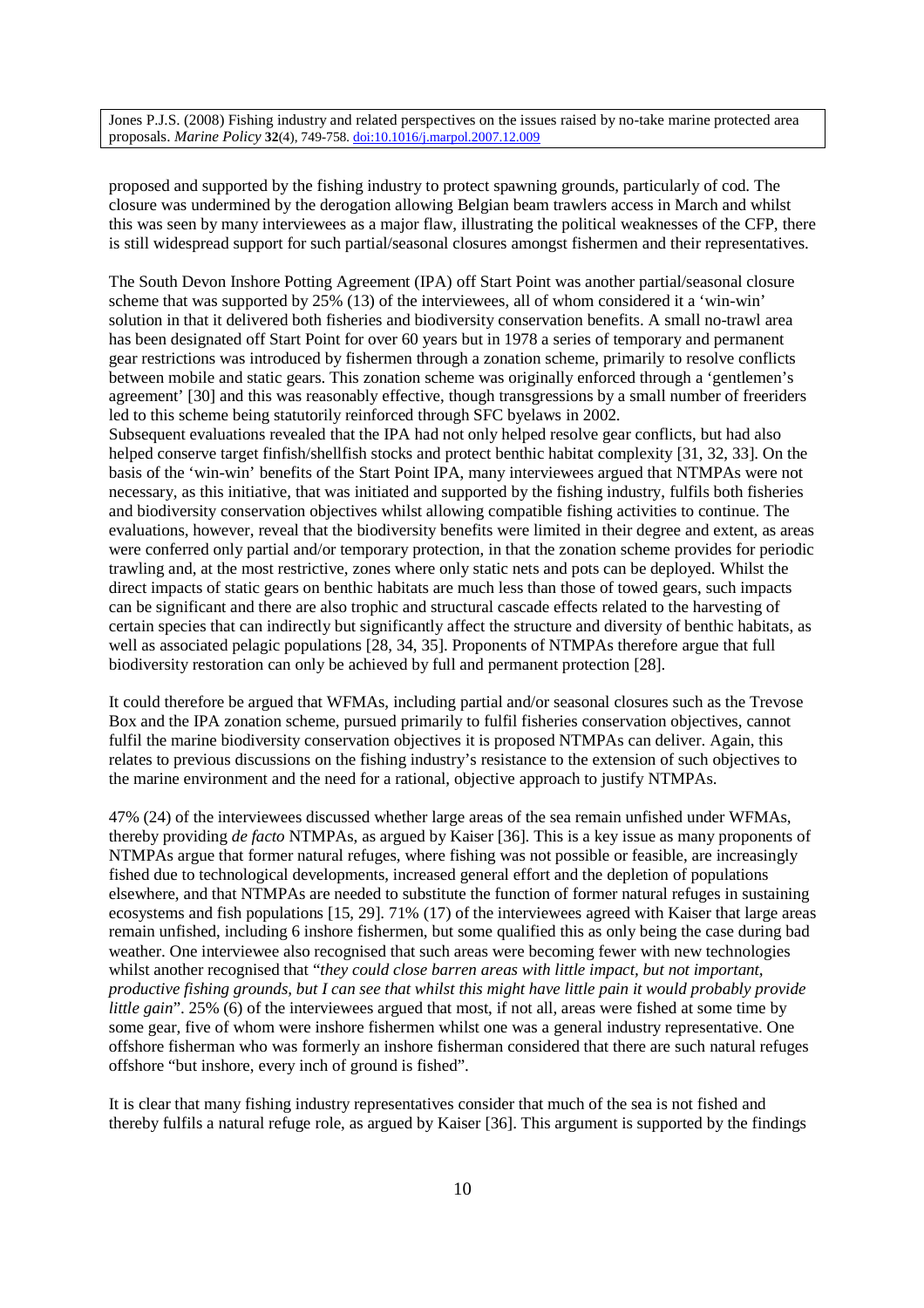of Eastwood et al. [37] that the maximum spatial extent of demersal trawling in the Fishing Zone around England and Wales in 2004 was 21.4%, *ie* nearly 80% of the seabed was apparently unfished that year, though this could be an underestimate for several reasons, *eg* effort may shift on a year-to-year basis, excludes static demersal and all pelagic fishing. Their analysis was also based on VMS data which was only required for vessels over 14 metres in length, therefore the distribution of effort by smaller vessels, particularly inshore vessels, was not included, but it does support the argument agreed with by many interviewees that natural refuges from fishing continue to exist.

A closely related issue is whether effort displacement from NTMPAs will lead to former natural refuges becoming exploited, as again argued by Kaiser [36] and others [19, 38]. 37% (19) of all the interviewees agreed in arguing that the displacement of fishing effort from NTMPAs would outweigh their spillover/export benefits, as well as increasing gear conflicts and disrupting the customary allocation of inshore grounds. Others have argued that such concerns are exaggerated, possibly motivated by fishermen's recognition that NTMPAs are more difficult to circumvent than WFMAs [39], as is discussed below, and that they do not warrant abandoning the concept of NTMPAs as they can be minimised through the careful design of NTMPAs [29]. It could also be argued that *any* restrictions on fishing are likely to lead to effort displacement therefore this concern is generic to fisheries management restrictions rather than being confined to NTMPAs [40]. The issue of effort displacement, however, is clearly a concern to many fishing industry representatives, as well as to some scientists.

Another issue that was discussed is whether there is any potential to streamline WFMAs, *eg* loosening restrictions on bycatch or days at sea, in return for accepting NTMPAs. 53% (23) of the interviewees that discussed this thought that there was such potential, whilst 47% did not. Of the interviewees that thought there was such potential, 61% (14) did not otherwise consider NTMPAs to be the way forward. This indicates that there may be some potential for overcoming fishing industry objections to NTMPAs through the related streamlining of WFMAs. Whilst caution would have to be employed to ensure that the benefits of NTMPAs are not outweighed by the impacts of streamlining WFMAs, these findings indicate that industry objections to NTMPAs may be negotiable.

#### *Enforcement issues*

There are many factors that affect the potential enforceability of NTMPAs [2] but an important argument for such designations is that they are simpler and easier to enforce than WFMAs [41], in that it is not a matter of boarding a fishing vessel to check that it is licensed, within quota, adhering to minimum landing size & technical restrictions, etc, but simply a matter of ascertaining and proving whether the vessel is fishing. NTMPAs also make it more difficult for fishers to be able to circumvent such complete restrictions [39]. It has, however, been counter-argued that such imposition is as unlikely to work as the attempted imposition of CFMAs has proved to be [42]. 50% (19) of the interviewees that discussed such issues considered that NTMPAs are more easily enforced than WFMAs, for reasons such as the effectiveness of VMS, the fact that the burden of proof is limited to simply proving that a vessel was fishing within a given NTMPA, the eventual wider fisheries benefits that will flow from NTMPAs and the related potential for peer enforcement. On the other hand, an equal number of interviews (50%(19)) considered that NTMPAs were not more easily enforced than WFMAs, for reasons such as fishermen not being willing to comply with NTMPAs if they don't agree with or respect them, the economic/cultural imperative to catch fish and the limited proof provided by VMS. The potential of VMS is clearly a key issue in this respect and whilst VMS can be blocked or falsified, authorities are investigating the use of satellite imagery to overcome this, so VMS may become one of the most valuable tools for enforcing such designations [43]. However, at present VMS is only required under the CFP for vessels greater than 15m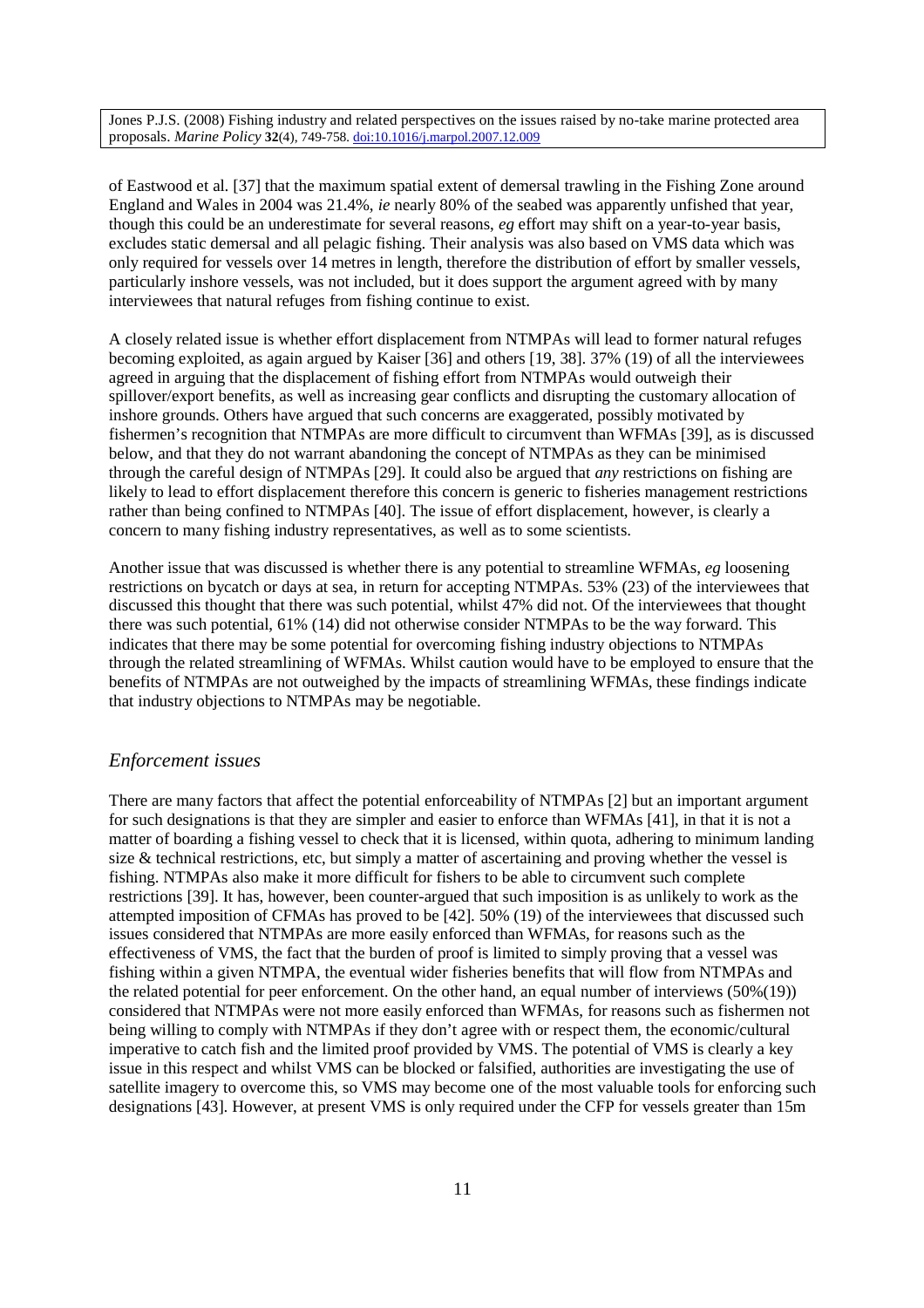in length, so it would have to be required for smaller offshore and inshore vessels to be effective for all fleets.

One interviewee raised an interesting issue in arguing that '*NTMPAs are actually a retrograde step, as the presence of pots and potters is the best way of excluding trawlers. If you designate NTMPAs and take the potters out, the trawlers will get in to the NTMPA, as they can get round VMS, and the area will end up in a worse conservation condition than it was when it was a potting area*.' Unless there is confidence that NTMPAs can actually be completely enforced, this argument raises the potentially worrying concern that NTMPAs that are illegally trawled could be less effective than static gear reserves, though this concern is countered by the growing confidence in the potential of VMS. Overall, it is clear that the fishing industry representatives were symmetrically divided on whether NTMPAs were more easily enforced than WFMAs.

### **Conclusions**

In the face of growing calls for NTMPAs, the views of fishing industry representatives in SW England have been analysed through a programme of 51 interviews and these revealed some key concerns. Only 23% (13) of the interviewees thought NTMPAs were the way forward and it is clear that many fishing industry representatives feel a sense of proprietorship over the seas and are very resistant to the extension to the marine environment of the 'terrestrial' protected areas approach and related biodiversity conservation objectives. The majority of interviewees consider that fish yield reductions from the loss of access to NTMPAs are very unlikely to be compensated for through spillover/export as fish stocks around south-west England are too diverse, mixed and migratory for such benefits to flow, that benefits for spawning grounds can be achieved through partial/seasonal closure and that effort displacement will more than cancel out any such benefits. Many interviewees were critical of the ecosystem approach on the grounds that marine ecosystems are too large and complex to understand and manage, some also considering that culling seals should be recognised as an element of the ecosystem approach, as should fishing as a means of preventing 'stagnation'. Others were concerned that the ecosystem approach and the precautionary principle would be combined to justify draconian restrictions, such as NTMPAs.

Rather than designating NTMPAs, many interviewees considered the improvement of WFMAs to be the way forward, such as better and more consistent enforcement throughout Europe, restricting the more damaging and intensive forms of fishing, reducing wider effort, reducing bycatch, banning discards and introducing 'real time' closures. The use of partial/seasonal closures was one particular approach that was supported by the majority of interviewees, on the grounds that they provided for the fulfilment of both biodiversity and fisheries conservation benefits, contrary to the view of NTMPA advocates that certain marine biodiversity conservation and restoration objectives can only be delivered by full, permanent closures. Many interviewees considered that large areas of the sea remain unfished, thereby providing *de facto* protection, and that the displacement of effort from NTMPAs into such natural refuges would undermine both fisheries and biodiversity conservation objectives. The interviewees were symmetrically divided on whether NTMPAs were more easily enforced than NTMPAs, the potential of VMS being a key issue in this respect.

It must be stressed that many views were expressed in support of NTMPAs, the above conclusions being intended to highlight concerns related to NTMPA proposals amongst interviewees. Some interesting approaches to ameliorating these concerns also emerged from the interviews, such as being open and honest that NTMPAs are primarily intended to achieve biodiversity conservation benefits, reducing uncertainty concerning the potential for any secondary fisheries spillover/export benefits, and justifying NTMPAs on an objective, rational basis, rather than on a subjective basis 'in principle'. In particular,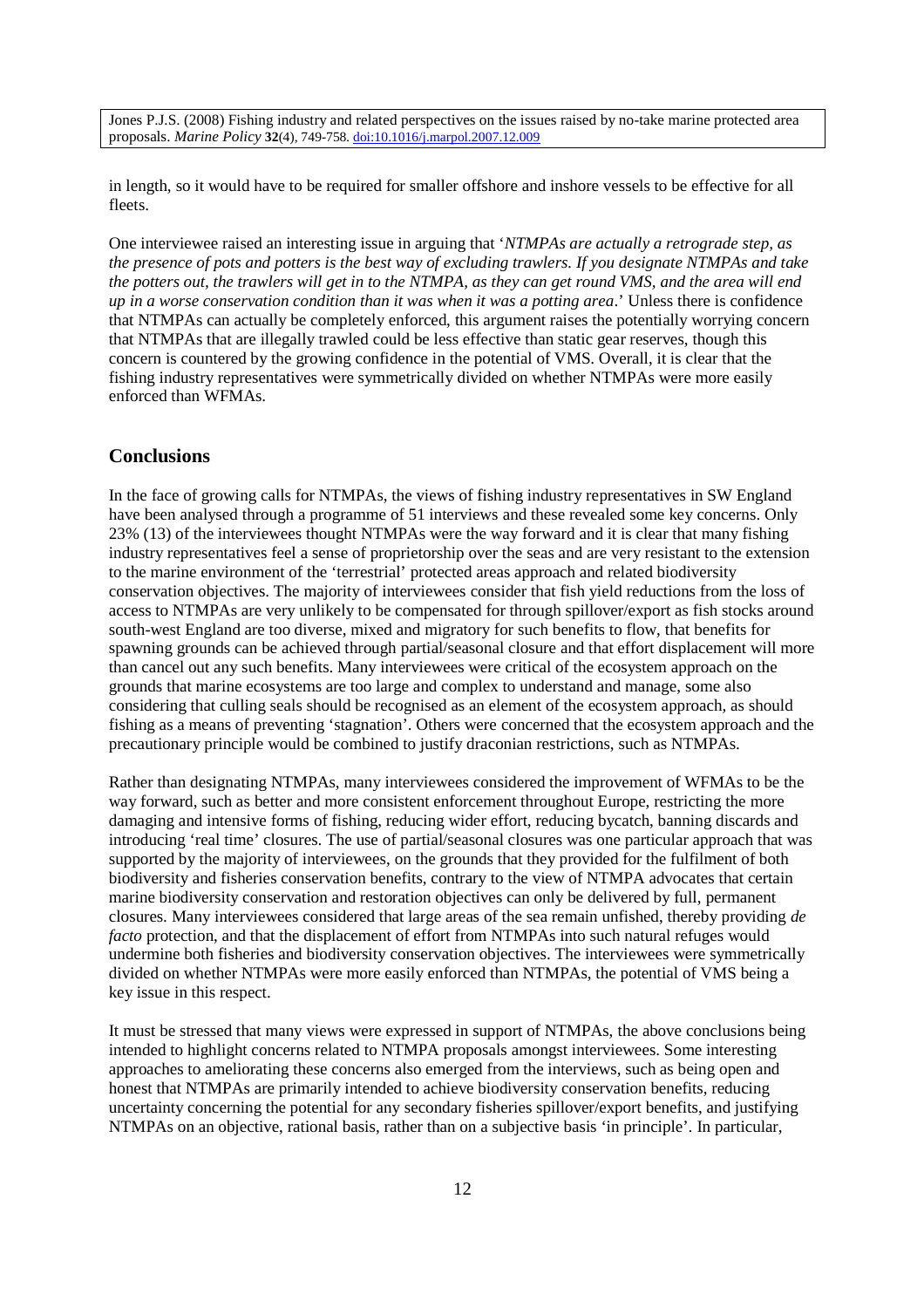many fishermen who did not otherwise support such NTMPAs considered that objections to such designations might be overcome through the *quid pro quo* streamlining of WFMAs.

Some consider that the fishing industry should be excluded from NTMPA decisions in order to avoid their vested interests undermining marine biodiversity conservation objectives [44], whilst others argue that the top-down imposition of NTMPAs is as unlikely to work as the attempted imposition of WFMAs has proved to be [42]. The findings of these interviews indicate that whilst there may be some evidence in support of the former perspective, in that NTMPA proposals raise many fundamental concerns amongst some fishing industry representatives, there may be some potential for ameliorating such concerns. The debate on whether NTMPAs are the way forward will no doubt continue [3], particularly in relation to the forthcoming Marine Bill [10], as the divergences between the arguments of NTMPA advocates [8, 12, 16, 20, 29, 44] and sceptics [9, 19, 37, 38] in the UK reveal. Opponents of such designations from the fishing industry will continue to resist them, but the findings of this study reveal that the views of the fishing industry are not as uniform and unqualified as is often assumed. Whilst only a minority of interviewees considered NTMPAs as a way forward, discussions with them and the resistant majority revealed a diverse range of perspectives on the issues raised by NTMPA proposals. It is hoped that this research provides for a greater understanding and recognition of these perspectives in NTMPA debates and related initiatives.

#### **References**

- [1] National Research Council. Marine protected areas: tools for sustaining ocean ecosystems. Washington, DC: National Academy Press, 2001.
- [2] Jones PJS. Collective action problems posed by no-take zones. Marine Policy 2006; 30(2): 143- 156.
- [3] Jones PJS. Point of view Arguments for conventional fisheries management and against no-take marine protected areas: only half of the story? Reviews in Fish Biology and Fisheries 2007; 17(1): 31-43.
- [4] Recommendations of the Vth IUCN World Parks Congress, Durban, South Africa. www.iucn.org/themes/wcpa/wpc2003/pdfs/outputs/recommendations/approved/english/pdf/r22.pdf
- [5] Wood LJ, Fish L, Laughren J and Pauly D. Assessing progress towards global marine protection targets: shortfalls in information and action. Working Paper 2007-03, Fisheries Centre, University of British Columbia, 2007.
- [6] Agardy T, Bridgewater P, Crosby MP, Day J, Dayton PK, Kenchington R, Laffoley D, McConney P, Murray PA, Parks JE and Peau L. Dangerous targets? Unresolved issues and ideological clashes around marine protected areas. Aquatic Conservation 2003;13(4):353-367.
- [7] Jones PJS. Marine nature reserves in Britain: past lessons, current status and future issues. Marine Policy 1999; 23(4-5): 375-396.
- [8] Royal Commission on Environmental Pollution. Twenty-Fifth Report: Turning the Tide Addressing the impact of fisheries on the marine environment. London: RCEP, 2005. www.rcep.org.uk/fishreport.htm
- [9] Department for Environment, Food and Rural Affairs. The UK Government Response to the Royal Commission on Environmental Pollution's Twenty-Fifth Report Turning the Tide - Addressing the impact of fisheries on the marine environment. London: DEFRA, 2006, pp8-9. www.defra.gov.uk/fish/sea/pdf/turningtide-govresponse.pdf
- [10] Jones PJS. The Marine Bill: cornucopia or Pandora's Box? ECOS: A Review of Conservation 2006; 27(2): 1-6.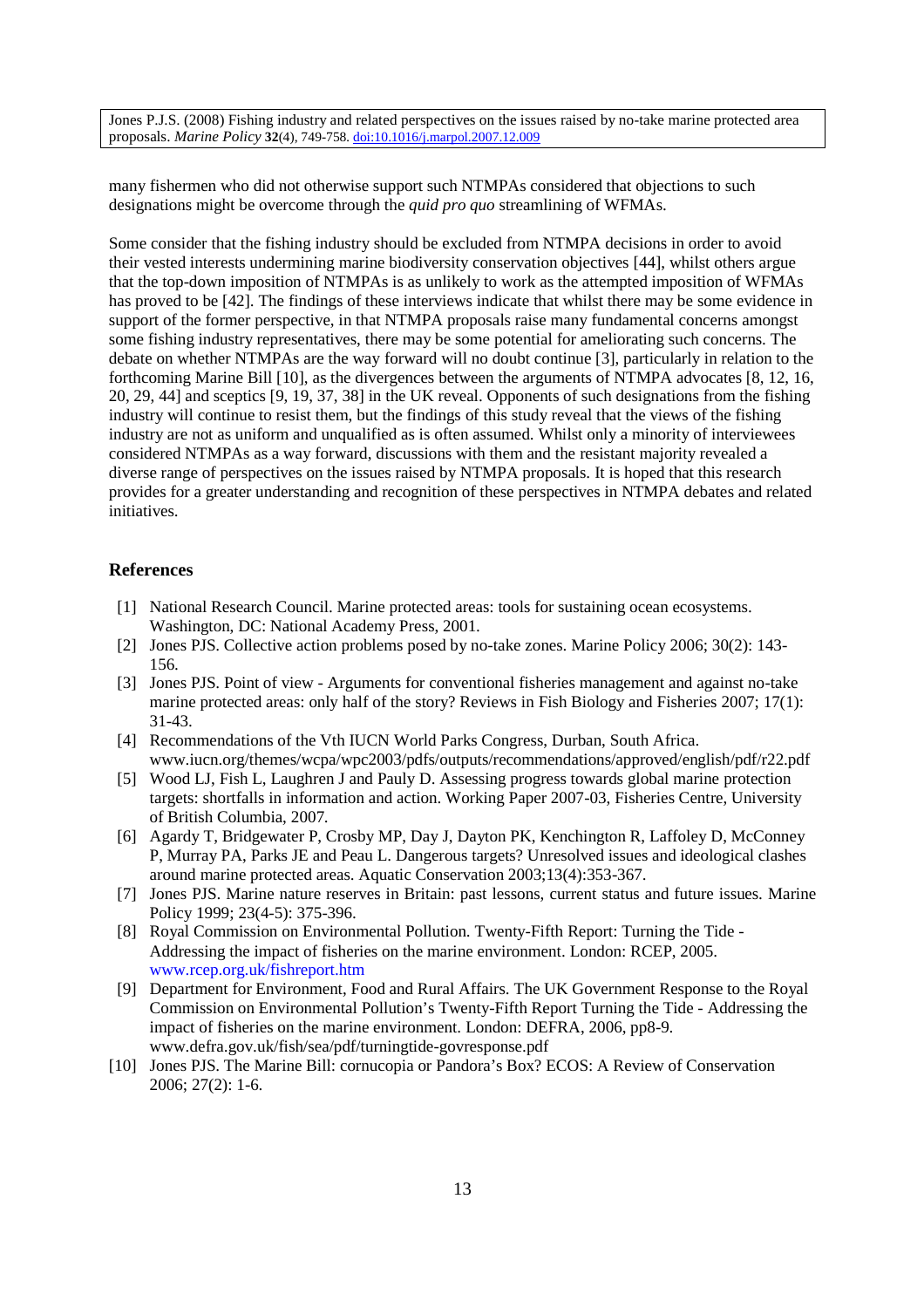- [11] Jones PJS. Fishing industry and related views on no-take marine protected area proposals in SW England. Research Report, Department of Geography, University College London. www.homepages.ucl.ac.uk/~ucfwpej/pdf/SWViews.pdf
- [12] Gell FR, Roberts CM (2003) Marine reserves for fisheries management and conservation: a winwin strategy. El Anzuelo: European Newsletter on Fisheries and the Environment 11:4-6. www.ieep.org.uk/publications/pdfs/elanzuelo/v11english.pdf
- [13] Murray SN, Ambrose RF, Bohnsack JA, Botsford LW, Carr MH, Davis GE, Dayton PK, Gotshall D, Gunderson DR, Hixon MA, Lubchenco J, Mangel M, MacCall A, McArdle DA, Ogden JC, Roughgarden J, Starr RM, Tegner MJ and Yoklavich MM. No-take reserve networks: sustaining fishery populations and marine ecosystems. Fisheries 1999;24(11):11-25.
- [14] The science and politics of marine reserves: when planners raise community hopes of higher fishery yields/Scientific opinion on promises of higher fishery yields. MPA News 2005;6(9):1-4.
- [15] Pauly D, Christensen V, Guénette S, Pitcher TJ, Sumaila UR, Walters CJ, Watson R and Zeller D. Towards sustainability in world fisheries. Nature 2002;418(6898):689-695.
- [16] Roberts CM, Bohnsack JA, Gell F, Hawkins JP and Goodridge R. Effects of marine reserves on adjacent fisheries. Science 2001;294(5548):1920-1923.
- [17] Hilborn R, Micheli F and De Leo GA. Integrating marine protected areas with catch regulation. Canadian Journal of Fisheries and Aquatic Science 2006;63:642-649.
- [18] Shipp RL (2003) A perspective on marine reserves as a fishery management tool. Fisheries 28(12):10-21.
- [19] Sweeting CJ and Polunin NVC. Marine protected areas for management of temperate North Atlantic fisheries: lessons learned in MPA use for sustainable fisheries exploitation and stock recovery. London: DEFRA, 2005. www.defra.gov.uk/marine/pdf/science/mpareportnorthatlantic.pdf
- [20] Gell FR and Roberts CM. Benefits beyond boundaries: the fishery effects of marine reserves. Trends in Ecology and Evolution 2003;18(9):448-455.
- [21] Hammond PS and Grellier K. Grey seal diet and fish consumption in the North Sea. London: DEFRA, 2005.
- [22] Corkeron PJ. Opposing views of the "Ecosystem approach" to fisheries management. Conservation Biology 2006;20(3):617-619.
- [23] Yaffee SL. Three faces of ecosystem management. Conservation Biology 1998;13(4):713-725.
- [24] Thrush SF, Gray JS, Hewitt JE and Ugland KI. Predicting the effects of habitat homogenization on marine biodiversity. Ecological Applications 2006;16(5):1636-1642.
- [25] Tillin HM, Hiddink JG, Jennings S and Kaiser MJ. Chronic bottom trawling alters the functional composition of benthic invertebrate communities on a sea-basin scale. Marine Ecology Progress Series 2006;318:31-45.
- [26] Piet GJ and Rijnsdorp AD. Changes in the demersal fish assemblage in the south-eastern North Sea following the establishment of a protected area ("plaice box"). ICES Journal of Marine Science 1998;55:420-429.
- [27] Jones PJS. Marine protected area strategies: issues, divergences and the search for middle ground. Reviews in Fish Biology and Fisheries 2001;11(3):197-216.
- [28] Ballantine WJ and Langlois TJ. Marine reserves: the need for systems. Paper presented at  $41<sup>st</sup>$ European Marine Biology Symposium: Challenges to Marine Ecosystems, September 2006, University College Cork, Ireland.
- [29] Roberts CM, Hawkins JP and Gell FR. The role of marine reserves in achieving sustainable fisheries. Phil. Trans. R. Soc. B 2005;360:123-132.
- [30] Woodhatch L and Crean K. The gentleman's agreement: a fisheries management case from the Southwest of England. Marine Policy 1999; 23(1): 25–35.
- [31] Blyth RE, Kaiser MJ, Edwards-Jones G and Hart PJ. Voluntary management in an inshore fishery has conservation benefits. Environmental Conservation 2002;29(4):493-508.